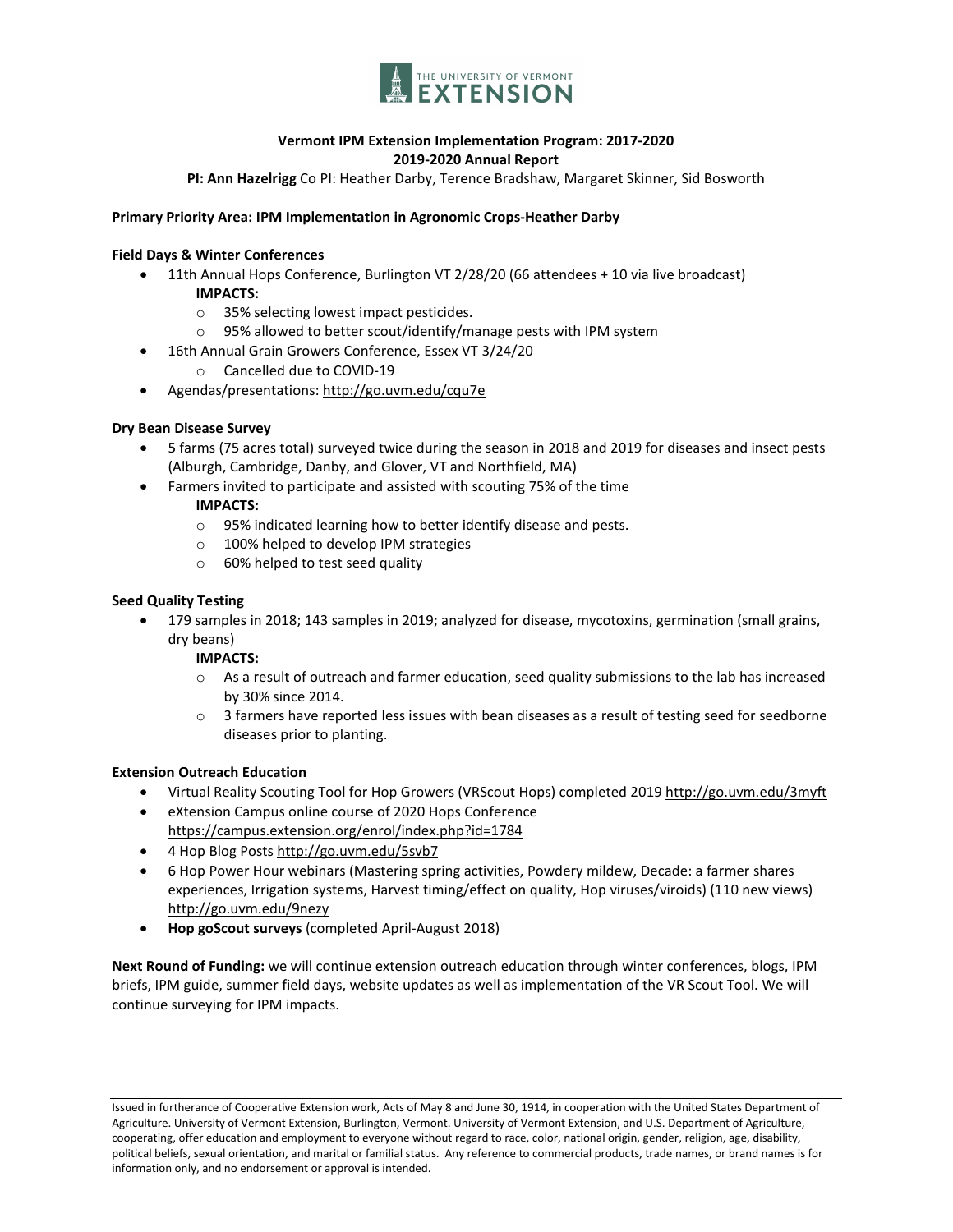#### **Primary Priority Area: IPM Implementation in Specialty Crops: Apples and Grapes-Terry Bradshaw**

#### **Orchard/Vineyard Scouting Network**

- 11 orchards scouted weekly, 2019 season; 6 orchards + 1 vineyard fruit assessed
- Third-party online reporting platform adopted.

## **IMPACTS:**

- $\circ$  100% used scouting in pest management decision making, reduced/delayed sprays
- o 60% had net economic benefit
- o "With weather and temperature swings increasing threats, scouting is critical. We can't just follow a usual plan."
- o "We are feeling more comfortable relying on sampling numbers to indicate level of risk."
- $\circ$  "I am certain that my fruit quality and tree health improved due to scouting."

#### **Apple/Grape IPM Guideline Assessment**

• Assessments developed on iPiPE IPM Elements platform<https://elements.ipipe.org/>

### **Extension Outreach Education**

- 7727 page views of UVM Fruit: Tree Fruit & 1721 page views of UVM Fruit: Grapes
- 148 subscribed t[o vtapplegrower@list.uvm.edu](mailto:vtapplegrower@list.uvm.edu) listserv; 285 subscribed t[o vermontgrape@list.uvm.edu](mailto:vermontgrape@list.uvm.edu) listserv
- 46 UVM Fruit blog posts promoting IPM tools, Network for Environmental & Weather Applications (NEWA), advertising IPM meetings<http://go.uvm.edu/ogreu>
- 49 grower consultations
- New England Tree Fruit Management Guide updates, January 2020<https://netreefruit.org/>
- Session planning/presentations:
	- o Hard Cider Session (Seven speakers, 2.5 hrs), 2019 New England Vegetable and Fruit Meetings. 12/11/2019. Manchester, NH. (108 attendees)
	- o 2020 Vermont Tree Fruit Growers Assoc. Annual Meeting, Middlebury VT (Recap 2020 Season, Developing an Integrated Pest & Pollinator Management Plan, IPM Decision Support Systems, Old and New Insect Pests) 2/13/20 (72 attendees)<http://go.uvm.edu/de3ta>
		- **IMPACTS:**
		- 94% have moderate/considerable knowledge on Developing an Integrated Pest & Pollinator Management Plan (50% increase)
		- 88-94% have moderate/considerable knowledge on IPM Decision Support Systems, Old and New Insect pests (up to 67% increase)
		- "Learned about the opportunities and further information about bees and pollinators."
		- "Expanded info about protecting pollinators which is an ongoing, growing concern."
		- "Always impressed with the amount of information and how you tailor it to the widest level of understanding."
	- o 2019 Vermont Tree Fruit Growers Assoc. Annual Meeting, Middlebury VT (Post-infection Fire Blight Management; RIMpro Apple Scab Management).

- 40-60% changed post-infection fire blight management to decrease pesticide use and reduce use of broad-spectrum pesticides, improve timing of pest management, and improve confidence in making pest management decisions.
- 43% changed apple scab management to improve timing of pest management, improve confidence in making pest management decisions, and increase profitability.
- 57% changed apple scab management to improve crop quality and improve harvested crop yield.
- "Did scab management per NEWA."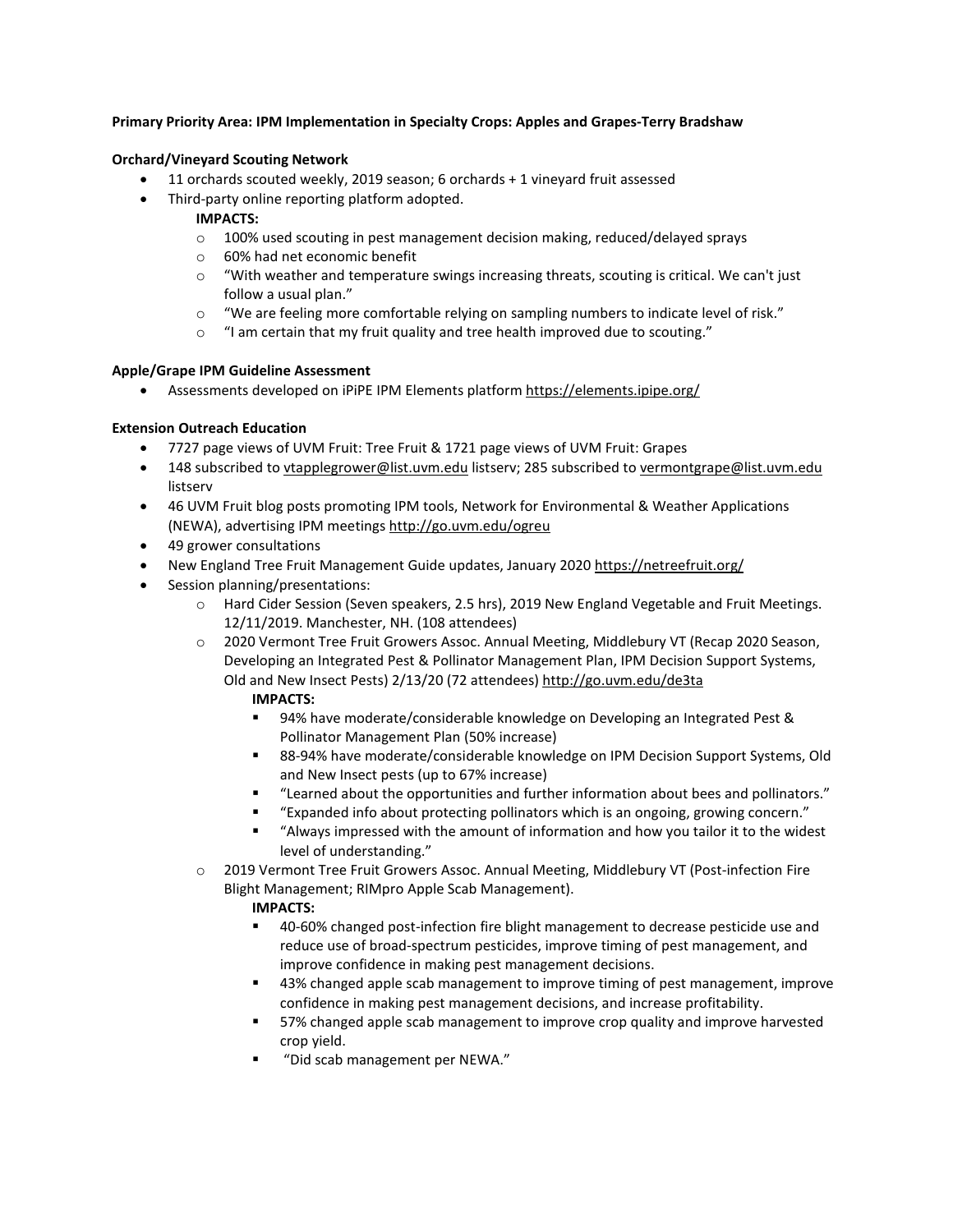- o Scouting Workshop 5/16/19 (17 attendees)
	- 43-69% became comfortable/very comfortable with scouting protocols for specific pests (up to 1175% increase)
	- 88% plan to adopt at least one new management practice
	- "Learned how to scout and some sense of when to get concerned about level of pests."
	- "Realized that I needed a tighter management program for borers."
	- "Learned to do more scouting with traps."
	- "I feel ready to implement the techniques taught in my orchard!"
	- "It makes a huge difference in seeing real life examples and orchard practices."
- o Midsummer Vineyard/Veraison Management Workshop (8/6/19 (28)
	- 94% have moderate/considerable knowledge of pre-harvest vineyard management (200% increase)
	- 57% plan to adopt at least one new management practice
	- "It was useful to get information on different varieties in Vermont and how they deal with disease."
	- "Gained information on identifying different diseases and hardiness/disease resistance of different varieties."
- Presentations (attendees):
	- $\circ$  Introducing the New England Cider Apple Project. 2019 New England Vegetable & Fruit Conference. Manchester, NH. 12/11/2019. (100)
	- o New England Cider Apples: What are they, where are we, and how do we support growers and cidermakers? New York Agriculture Experiment Station / Cornell University Plant Pathology Seminar. Geneva, NY. 11/15/2019. (38)
	- $\circ$  Rootstocks, organic disease management, unique tree training systems, and...cider apples: Current research projects from the UVM Apple Program. UVM Horticulture Research & Education Center Research Open House. South Burlington, VT. 8/6/2019 (16)
- Media
	- o New England Cider Apple Project. Across the Fence Television Segment, WCAX TV, Burlington, VT. 10/16/2018.
	- o UVM Horticulture Farm and Integrated Pest Management. WGDR Radio. 5/5/2019

**Next Round of Funding:** Annual survey for level of confidence in applying IPM practices (e.g. pest models, monitoring thresholds) for decision making for key pests. The number of growers conducting pest monitoring will be collected and tracked in each year. Annual pesticide applications to manage key monitored diseases and pest will be collected and tracked. Promotion of online IPM Guideline Assessment self-assessment tool. Assessment participants will obtain initial scores and identify practices to adopt. Continue newsletters, blog posts, integrate NEWA in communications, one-on-one consultations (as necessary). An on-farm apple/grape workshop will be planned for 2020. Planning and presentations at regional grower meetings (with evaluation of knowledge gained and adoption of IPM practices)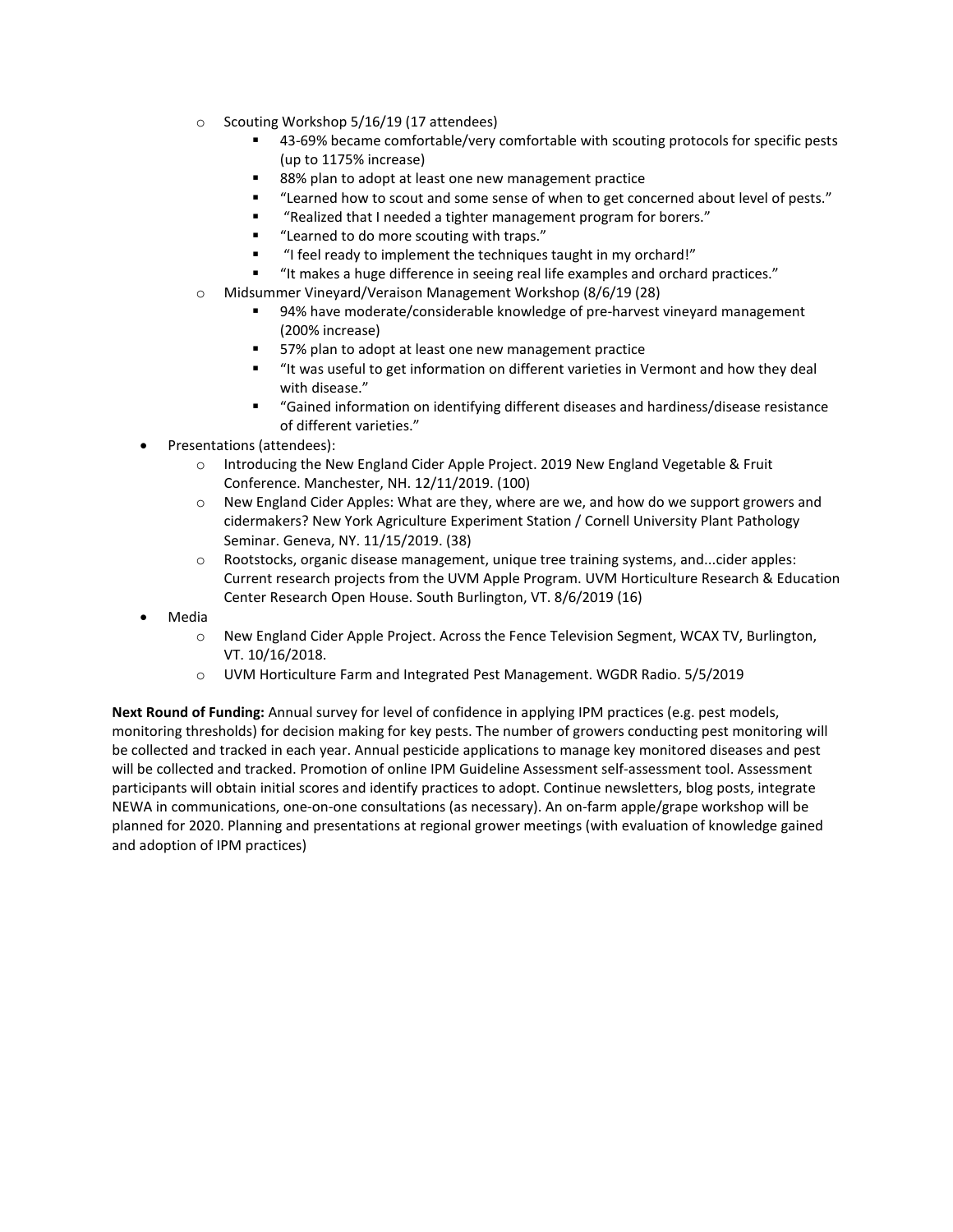## **Primary Priority Area: IPM Implementation in Specialty Crops: Ornamentals/vegetables in greenhouses/high tunnels and nursery settings-Margaret Skinner**

## **Tri-State IPM Workshop**

The 23<sup>rd</sup> annual event held in ME NH VT (new natural enemies, effective biocontrol, hand-on quality control of product shipments, disease management, use of Agdia ImmunoStrip® pathogen tests, greenhouse lighting and a sprayer calibration demo, grower discussion how IPM works in their operation) Jan 7-9, 2020 (125+ attendees)

# [https://www.uvm.edu/~entlab/Greenhouse%20IPM/Workshops/2020/IPMWorkshop2020.html](https://www.uvm.edu/%7Eentlab/Greenhouse%20IPM/Workshops/2020/IPMWorkshop2020.html) **IMPACTS:**

- $\circ$  62% of the attendees were new to our workshop series this year or did not attend the event last year; 78% of attendees had attended one of IPM workshops in the past
- o 93% learned new techniques they intend to use this year (spray techniques, beneficial release strategies, monitoring methods (indicator plants and sticky card placement), natural enemy quality control and efficient lighting strategies)
- o 69% used biological control in the past year, similar to the past 2 years.
- $\circ$  56% of the attendees indicated they used some form of a plant mediated IPM system in their production. This is 15% greater use than the previous 2 years.
- 2019 Tri-State IPM Workshop (hand held microscopes/magnifiers for pest/natural enemy id, pH/EC meters, disease diagnosis flow chart)

## **IMPACTS:**

- o 89% increased biological control use, increased plant mediated IPM system use, decreased pesticide use and improved scouting, insect and disease ID and nutrient management.
- $\circ$  64% indicated this event gave them resources to apply less chemical pesticides and adopt more IPM strategies (biopesticides, natural enemies, banker, trap or habitat plant use).
- o 51% reduced the amount of chemical pesticide by >50%

### **IPM First**

- 4 new operations enrolled for 2019; 2 new operations currently enrolled for 2020
- 21 locations received visits in 2019
- 50+ site visits were made in 2019
- 80+ individuals contacts regarding IPM
- 1 educational tour at participating grower's greenhouses (Monitoring, use of biocontrols and other IPM strategies for greenhouse and high tunnel pest control) June 10, 2019 (40 attendees)
- 2 presentations to students enrolled in greenhouse production program at local tech high school (Integrated Pest Management & Biocontrol, Battle the Bad Bugs with Biocontrol). The Center for Technology, Essex, VT. October 15, 2019; April 5, 2019 (40 attendees)

## **IMPACTS:**

- $\circ$  100% use IPM strategies (i.e., biopesticides, natural enemies, scouting, trap or habitat plant use, etc.) to manage pests
- o 100% regularly scout for pest problems
- o 67% used plant mediated IPM systems
- o 76% use sticky cards for monitoring
- o 100% rely on the use of biocontrols as chemical pesticide alternatives
- o 69% indicated it was a high priority to protect pollinators and other beneficial insects in greenhouse, nursery and landscape settings.
- o 88% intend to provide habitat plantings to help attract and sustain pollinators

### **IMPACTS 2010-2017:**

 $\circ$  100% indicated we provided the resources that allowed them to apply less chemical pesticides and adopt more IPM strategies (i.e., biopesticides, natural enemies, scouting, trap or habitat plant use, etc.).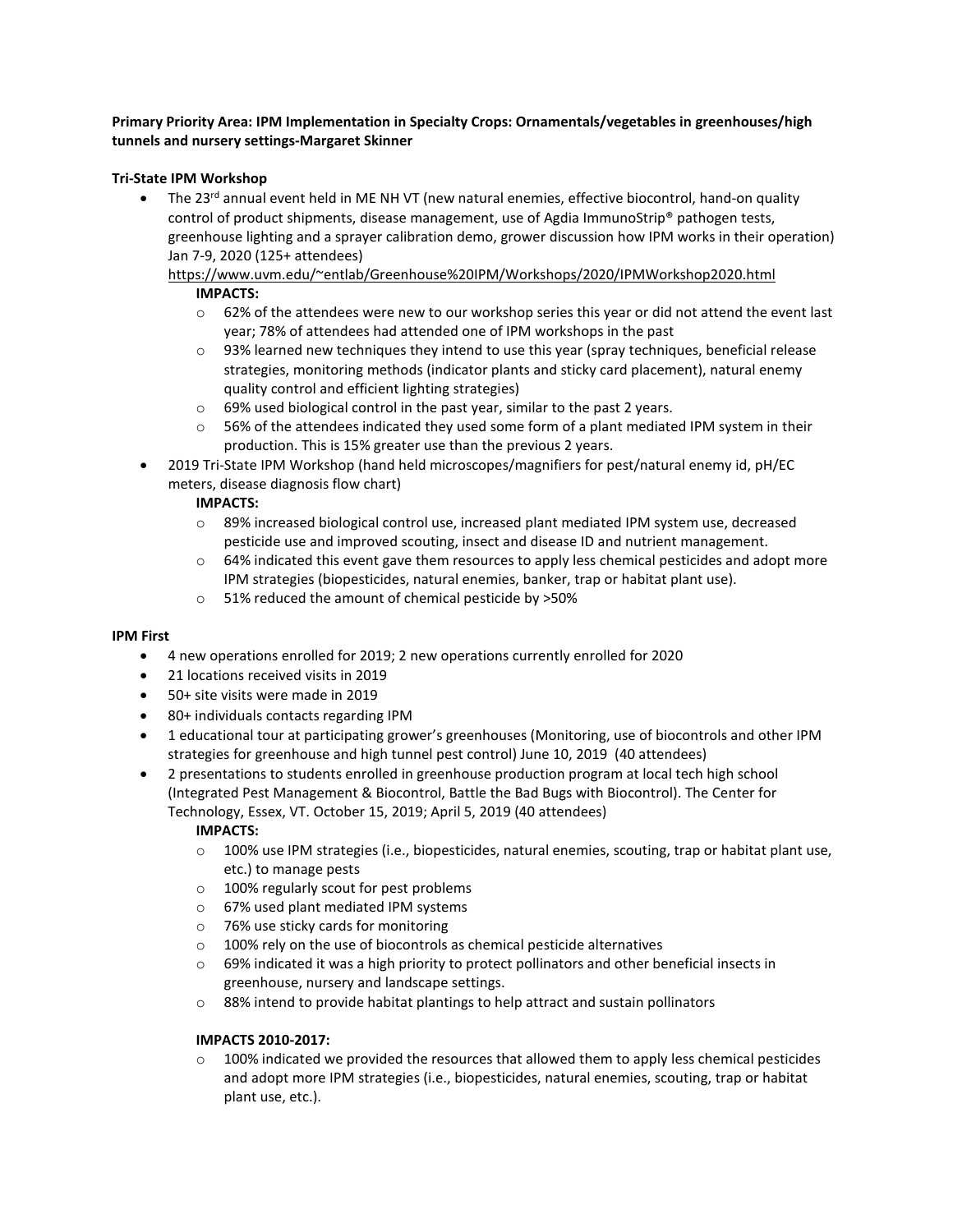- o 91% of past participants increased use of biological controls
- o 73% increased use of plant mediated IPM systems
- o 73% decreased use of chemical pesticides
- o 55% increased use of bio-pesticides
- o 100% indicated an increased scouting and monitoring frequency and the ability to ID insect and biocontrols
- o 82% increased their prevention of pest problems through cultural controls.
- o 64% use of biological controls (predators, parasites, pathogens)
- o 82% use of plant mediated IPM systems (trap, banker, habitat plants)
- o 27% use of bio-pesticides as chemical pesticide alternatives
- o 27% use of less toxic chemical pesticides
- o 91% id pests prior to treating
- o 82% use of sticky cards for monitoring
- o 64% inspect incoming plant shipments for pests
- o 73% inspect plants by tapping on white surface
- o 64% routine crop scouting/monitoring
- o 45% weed removal
- o 73% use University insect/disease clinics
- o 55% attend Tri-State Greenhouse IPM workshop
- o 72% reduced the amount of chemical pesticide by >25%

#### **Presentations:**

- Skinner, M., C.F. Sullivan & E. Sanchez. 2020. Habitat plants to support beneficials in high tunnels: The best things in life are free. Mid-Atlantic Fruit & Vegetable Conference, 28-30 Jan. Hersey, PA.
- Skinner, M. & C. F. Sullivan. 2019. IPM for High Tunnel Vegetables: Practical Pathways for Organic Crop Protection. Farmer-to-Farmer Conf., Maine Organic Farmers & Gardeners Assoc. 4 Nov. Northport, ME. (20 attendees)
- Sánchez, E., C.E.F Sullivan, M. Skinner and C. Glenister. 2019. Habitat plants to attract natural enemies into high tunnel crops. Penn State University Ag Progress Days, August 13-15, 2019, Pennsylvania Furnace, PA. (6 sessions) (126 attendees) <https://agsci.psu.edu/apd>
- Sullivan, C.E.F. 2019. Monitoring, use of biocontrols and other IPM strategies for high tunnel pest control. On-Farm Workshops for Commercial Vegetable and Berry Growers. UVM Extension & Vermont Vegetable and Berry Growers. Intervale Community Farm, Burlington, VT, July 10, 2019 (30 attendees)

### **Factsheets & Articles:**

- Skinner, M., C.F. Sullivan & E. Sanchez. 2020. Habitat plants to support beneficials in high tunnels: The best things in life are free. In: Proc. Mid-Atlantic Fruit & Vegetable Convention, 28-30 Jan. Hersey, PA. PA Veg. Growers Assoc. pp: 78-79.
- Sullivan, C.F., A. Davari, B.L. Parker & M. Skinner. 2020. Marigold Guardian Plant Production Guidelines. Entomology Research Laboratory. Tri-State Greenhouse IPM Workshops. Manchester, ME., Durham, NH & Burlington, VT. 2020.
- Sullivan, C.E.F., M. Skinner & E. Sanchez. 2019. Guidelines & Tips for Scouting High Tunnel Crops. Univ. of VT Entomology Research Laboratory. PennState Ag Progress Days, Rock Springs, PA. August 13-15, 2019. [https://www.uvm.edu/~entlab/High%20Tunnel%20IPM/Factsheets/Scouting%20Guidelines%20High%20T](https://www.uvm.edu/%7Eentlab/High%20Tunnel%20IPM/Factsheets/Scouting%20Guidelines%20High%20Tunnel%20Pests%20Natural%20Enemies%20Aug%202019%20UVM.pdf) [unnel%20Pests%20Natural%20Enemies%20Aug%202019%20UVM.pdf](https://www.uvm.edu/%7Eentlab/High%20Tunnel%20IPM/Factsheets/Scouting%20Guidelines%20High%20Tunnel%20Pests%20Natural%20Enemies%20Aug%202019%20UVM.pdf)
- Sullivan, C.E.F. & M. Skinner. 2019. Critical Questions to Consider to Help Manage Persistent Pest Problems. Univ. of VT Entomology Research Laboratory. PennState Ag Progress Days, Rock Springs, PA. August 13-15, 2019.
- [https://www.uvm.edu/~entlab/High%20Tunnel%20IPM/Factsheets/Critical%20Questions%20to%20Mana](https://www.uvm.edu/%7Eentlab/High%20Tunnel%20IPM/Factsheets/Critical%20Questions%20to%20Manage%20Persistant%20Pest%20Problems%20Aug%202019.pdf) [ge%20Persistant%20Pest%20Problems%20Aug%202019.pdf](https://www.uvm.edu/%7Eentlab/High%20Tunnel%20IPM/Factsheets/Critical%20Questions%20to%20Manage%20Persistant%20Pest%20Problems%20Aug%202019.pdf)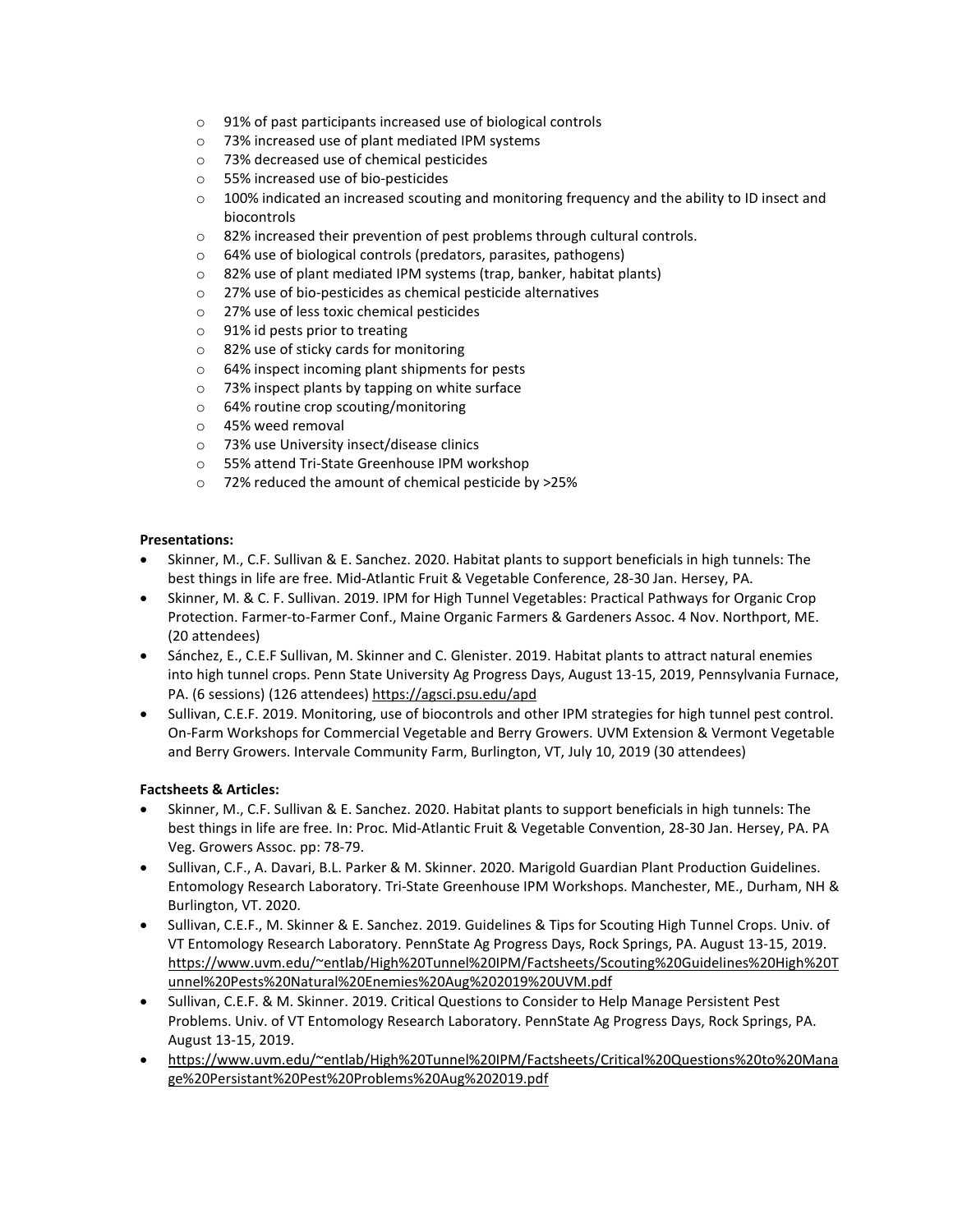- Sullivan, C.E.F. & M. Skinner. 2019. Attracting & Sustaining Aphid Natural Enemies in High Tunnels. Univ. of VT Entomology Research Laboratory. PennState Ag Progress Days, Rock Springs, PA. August 13-15, 2019.
- [https://www.uvm.edu/~entlab/High%20Tunnel%20IPM/Factsheets/Habitat%20Plants%20in%20High%20](https://www.uvm.edu/%7Eentlab/High%20Tunnel%20IPM/Factsheets/Habitat%20Plants%20in%20High%20Tunnels%20Natural%20Enemies%202019%20version.pdf) [Tunnels%20Natural%20Enemies%202019%20version.pdf](https://www.uvm.edu/%7Eentlab/High%20Tunnel%20IPM/Factsheets/Habitat%20Plants%20in%20High%20Tunnels%20Natural%20Enemies%202019%20version.pdf)
- Sullivan, C.E.F. & M. Skinner. 2019. Habitat Harbors Happiness. Habitat planting awareness sign for high tunnel production. Univ. of VT Entomology Research Laboratory. PennState Ag Progress Days, Rock Springs, PA. August 13-15, 2019. [https://www.uvm.edu/~entlab/High%20Tunnel%20IPM/Factsheets/Habitat%20Harbors%20Happiness%2](https://www.uvm.edu/%7Eentlab/High%20Tunnel%20IPM/Factsheets/Habitat%20Harbors%20Happiness%20Awareness%20Sign%20Habitat%20Plants%202019%20UVM.pdf) [0Awareness%20Sign%20Habitat%20Plants%202019%20UVM.pdf](https://www.uvm.edu/%7Eentlab/High%20Tunnel%20IPM/Factsheets/Habitat%20Harbors%20Happiness%20Awareness%20Sign%20Habitat%20Plants%202019%20UVM.pdf)

Next Round of Funding: Hold the 24<sup>th</sup> annual Tri-State Greenhouse workshops in ME, NH and VT. Continue individualized training at IPM First site visits and visits to previous participants. Prepare case studies and continue to update website with resources, sending messages and resources via the Greengrower listserv and posts to social media.

## **Primary Priority Area: IPM Implementation in Communities-Ann Hazelrigg and Beret Halverson**

## **Master Gardener Course**

- Delivered through web platform. Plant Diagnostic Clinic Program Support Team lectures: entomology, plant pathology, turf care. Jan 17-May 22, 2020 (110 students)
- 326 EMG volunteers, 91 projects/events, 23,380 hours, 1,319,515 contacts with public about pesticide reduction, pest identification, IPM strategies (2019).
- Television: Across the Fence <https://www.youtube.com/watch?v=lcZqYkL5POA>
- 2019 Master Gardener Course

### **IMPACTS:**

- 97.84 % never/rarely/sometimes/not sure of using IPM before the course
- 95.24% agree or strongly agree that the course gave them a better understanding of how to apply integrated pest management
- 82.62% had/intend in the next six months to adopt IPM practices.
- "The Master Gardener program has been very helpful and valuable in helping me identify issues and address problems in my arboretum."
- "I appreciate learning about honest, science-based information to help me garden and reduce the use of pesticides and herbicides. Thank you for the service you provide."

### **Master Gardener Helpline**

- 999 questions answered by phone/email
- 75 specimens submitted for pest identification

- o 39% clients used IPM to manage their pest problem
- o 24% clients were able to reduce pesticides
- o \$190 average per client estimated cost savings by reducing pesticide use
- $\circ$  "The helpline doesn't just help with pest and disease problems. They helped me decide on the correct species of trees to plant for my particular situation."
- o "The Helpline is an important resource that I hope continues for generations to come."
- $\circ$  "I feel so lucky to have our extension service available to the public for many different types of information. I believe it will be more critical going forward as we see climate change increasing and we will all need updated information about species in Vermont which will affect us daily."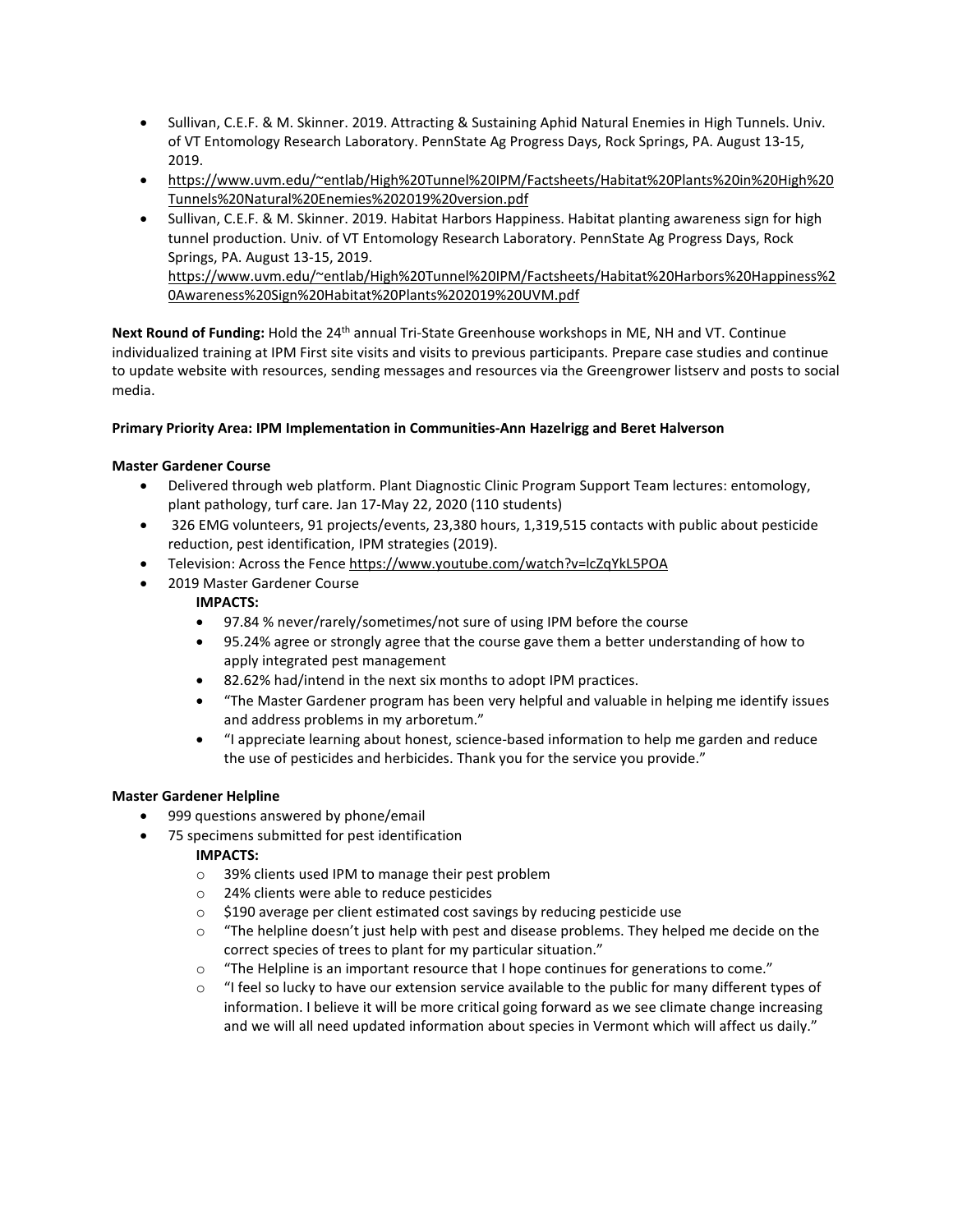#### **Master Gardener Advanced Training**

#### **Workshops**

• Forest Pests 07/29/2019 (12 attendees)

### **IMPACTS:**

- $\circ$  100% of participants indicated moderate/considerable general knowledge following presentation on Emerald Ash Borer Habitat, Life Cycle, Detection (signs and symptoms), Management strategies, and How to report
- o 20% of participants leaned something that will reduce use of pesticides.
- $\circ$  "This was a very informative workshop! This information will be very valuable to me and to whom I pass it on to!"
- $\circ$  "I look forward to more workshops like this. The information is to-the-point, I appreciate that."
- Choosing Vegetable Varieties for Disease Resistance 8/22/19 (17 attendees)

## **IMPACTS:**

- $\circ$  100% of participants indicated moderate/considerable general knowledge following presentation on choosing disease resistant vegetable varieties, research plants before buying and planting them, timing of planting to avoid pest pressure, inspect an select only healthy seedlings/plants prior to planting, regularly inspect plants to detect possible problems early, positive identification of insect pest, or disease, choice of a biological control instead of a pesticide, choice of a less toxic pesticide to manage an insect pest, weed or disease, physical removing insect pests, staking or caging to keep blossoms or fruit from coming in contact with the ground, proper watering practices to reduce period of leaf wetness, use of mulch to retain soil moisture, or reduce water splashing, rotation of crop families in the garden, rotation of crop families in the garden, keeping record of what management strategies have worked in the past.
- $\circ$  28.57% of participants leaned something that will reduce use of pesticides.
- $\circ$  "A great hands-on and up-close opportunity to identify pests and diseases."<br> $\circ$  "This workshop was very useful. I learned some tricks about pest managem
- "This workshop was very useful. I learned some tricks about pest management to optimize my crops and reduce damage by pests without resorting to pesticides."
- $\circ$  "It was a handy reminder of ways to minimize pest and disease effects on vegetables and flowers in your gardens. Listening to the experts and seeing the effects of insect and pest damage in real time reinforces your learning. Thanks for offering this workshop."
- Home Fruit Tree problems 08/08/2019 (16 attendees)

- $\circ$  90% of participants indicated moderate/considerable general knowledge following presentation on regularly inspecting fruit trees to detect possible problems early, understanding the sue of traps or sticky cards to monitor insect populations near fruit trees, understand fruit tree pest biology, positive identification of insect pests and disease, understanding of pesticides used to treat fruit trees, choosing a less toxic pesticide to manage an insect pest on fruit trees, choosing and planting resistant fruit tree varieties, more thorough understanding of pesticide labels, proper pruning of fruit trees to allow more light and air to lessen disease, removal of overripe, dropped or damaged produce to reduce attraction of insects.
- o 50% learned something that will reduce their use of pesticides
- o "Learned more about IPM than I have by just reading on your and others web pages. It was good to find out that I'm doing a good job with IPM now and some ways to try to improve for next season."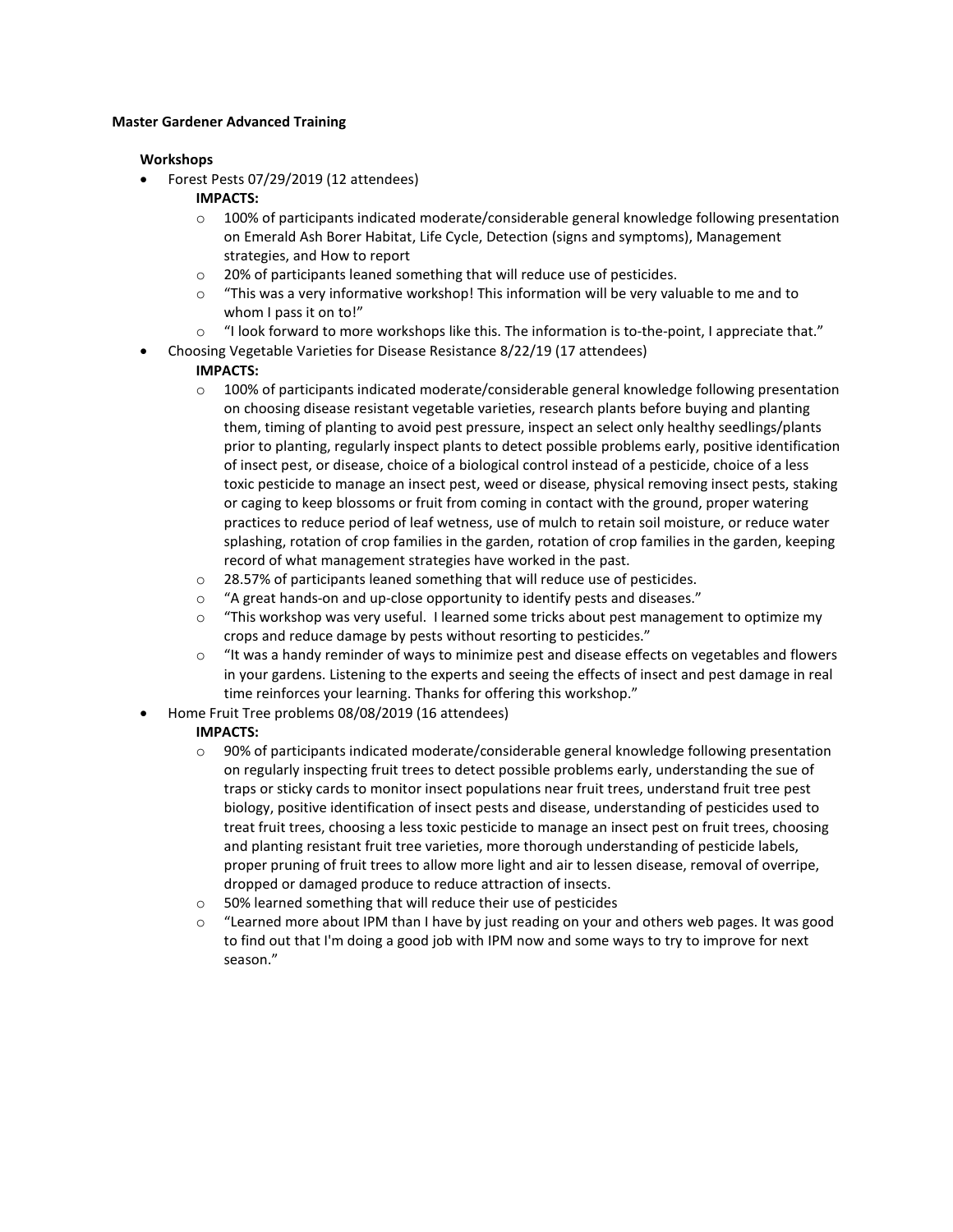• Insect Identification 7/12/2019 (36 attendees)

# **IMPACTS:**

- $\circ$  94.44% of participants indicated moderate/considerable general knowledge following presentation on timing of planting to avoid pest pressure, regularly inspect plants to detect possible problems early, use of traps or sticky cards to monitor insect, pest, weed or disease, proper weed control strategies, choice of biological control instead of pesticide, choice of a less toxic pesticide to manage an insect pest, weed or disease, physically removing insect pests, keeping record of what management strategies have worked in the past.
- o 28.57% learned something that will reduce their use of pesticides
- $\circ$  "It's always helpful to walk through an actual, local garden or farm and talk with an expert in real time - and even see some of the insects about which we were talking! This type of learning really helps to cement information that one might gain by reading or lectures."

**Next Round of Funding:** In March of 2021 the 2018-2020 Master Gardener Course students will be surveyed to assess if they adopted an IPM practice and reduced their use of pesticides. We will survey 2020 Master Gardener Helpline clients at the end of the season to see if they adopted an IPM practice that reduced pesticide use. Offer EMG course in 2021. Factsheets will be developed to be used during future workshops.

## **Primary Priority Area: IPM for Pollinator Health**

## **Orchard Pollinator Survey**

• 2 orchards surveyed monthly, 2019 season; abundance, diversity catalogued <http://www.uvm.edu/%7Efruit/pubs/2019pollinatorassessment.pdf>

**Next Round of Funding:** Pan traps in two orchard blocks collected monthly; identify and catalogue collected insects. Apple growers will be surveyed annually to assess level of adoption of specific pollinator protection practices such as timing and choice of pesticides.

# **Greenhouse/High Tunnel/Nursery Pollinator Habitat Program**

- 10 sites trained to establish pollinators through habitat plantings **IMPACTS:**
	- o 75% of growers indicated the plantings attracted public attention
	- o 100% provided education to customers about their importance
	- o 88% did not provide habitat plantings prior to taking part in this program.
	- $\circ$  100% will continue to establish these plantings after the end of the project.
	- o 63% gained considerable knowledge of beneficial insect id
	- o 88% gained moderate to considerable knowledge of beneficial life cycles
	- $\circ$  88% gained considerable knowledge of the types of plants used to attract beneficials
- 300 habitat-mix seed packets distributed at habitat demos and conference presentations.
- 350 updated habitat-planting brochures distributed to retail customers (Bringing In Un-Bee-lievable Beneficials)

[https://www.uvm.edu/~entlab/High%20Tunnel%20IPM/Factsheets/UnBeelieveableBeneficials%20Brochu](https://www.uvm.edu/%7Eentlab/High%20Tunnel%20IPM/Factsheets/UnBeelieveableBeneficials%20Brochure%20UVM%20updated%202019%20-%20online.pdf) [re%20UVM%20updated%202019%20-%20online.pdf](https://www.uvm.edu/%7Eentlab/High%20Tunnel%20IPM/Factsheets/UnBeelieveableBeneficials%20Brochure%20UVM%20updated%202019%20-%20online.pdf)

• 1 updated educational sign (Un-BEE-lievable Beneficials) [https://www.uvm.edu/~entlab/Landscape%20IPM/PollinatorAwarenessSignUVM2019.pdf](https://www.uvm.edu/%7Eentlab/Landscape%20IPM/PollinatorAwarenessSignUVM2019.pdf)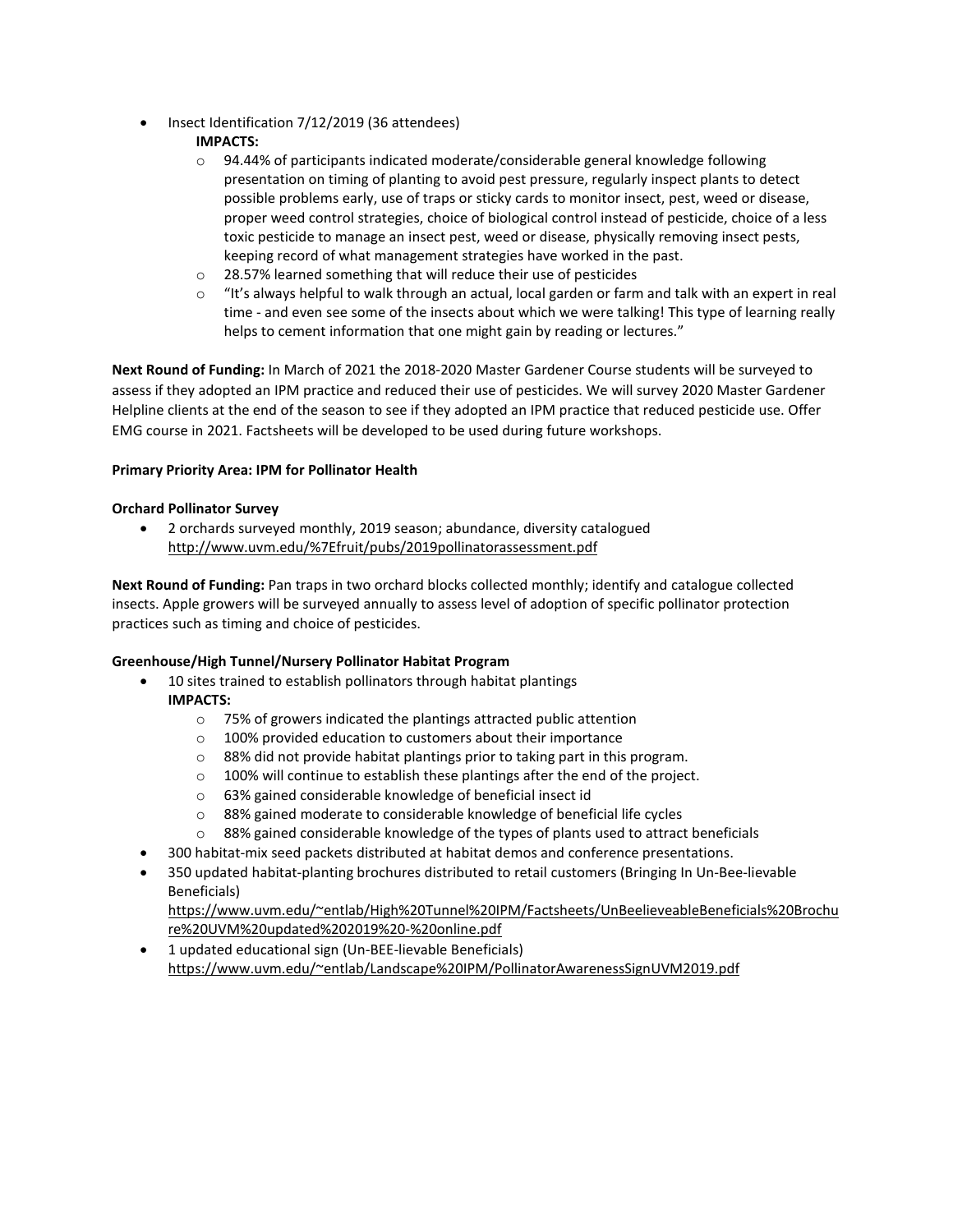- Presentations & Factsheets
	- o Attract & recognize your pest-fighting pollinators & other beneficial insects. Vermont Greenscape Association 27th Annual Turfgrass Conference & Trade Show. West Lebanon, NH. December 3, 2019 (>100 attendees)
		- https://www.uvm.edu/~entlab/Landscape%20IPM/Powerpoints/VT%20Greenscape%20Attractin g%20Natural%20Enemies%20Cheryl%20Sullivan%20Dec2019.pdf
	- o Skinner, M. & C.F. Sullivan. 2019. Native Solitary Bees and How to Support Them. Univ. of VT, Entomology Research Laboratory, Burlington, VT. 2 pp.

**Next Round of Funding:** Continue to establish and monitor habitat plantings, work one-on-one with growers, distribute consumer brochures and erect signs at participating sites about protecting beneficial insects and provide updates on websites and social media.

### **Master Gardener Pollinator Short Course**

• Currently under development to launch in May of 2020 on eXtension course website.

**Next Round of Funding:** We are currently developing the course website and the course advertising materials, such as the flyers website, social media posts, press releases and setting up the pre and post course surveys.

#### **Secondary Priority Area: IPM Implementation in Pest Diagnostic Facilities-Hazelrigg**

#### **Plant Diagnostic Clinic Disease/Insect/Weed Diagnostics**

- 500+ samples diagnosed, IPM information provided
- 100+ email pictures diagnosed, IPM information provided **IMPACTS:**
	- o 96% commercial clients used IPM to manage their pest problem
	- o 75% commercial clients were able to reduce pesticides
	- $\circ$  "I got positive ID of specific pathogens and consult about how to deal with them".
	- o "It is a vital resource for farmers in VT."

## **Extension Outreach Education**

- **Presentations** (>1000 attendees)
	- o NE Vegetable and Berry Conference. High Tunnel Tomato Diseases. Manchester, NH. 12.12.19
	- o NE Vegetable and Berry Conference. Diseases and Pest Roundtable. Manchester, NH. 12.11.19
	- o NH Certified Crop Advisor Conference. Portsmouth NH. 1.30.20
	- o VT Vegetable and Berry Annual Conference Fairlee, VT. 1.28.20
	- o UVM Master Gardener (MG) State Conference. Diseases and Climate Change. Shelburne, VT. 11.2.19
	- o NH Supervisory Pesticide Training. Diseases of Trees and Shrubs. Goffstown, NH. 9.19.19
	- o UVM Master Gardener Advanced Training on vegetable diseases. Burlington, VT. 8.22.19
	- o Vegetable IPM Farm Workshop Series. Sunshine Valley Farm, Rochester, VT. 8.12.19
	- o UVM Farmer Training Program Disease Field workshop. Burlington, VT. 7.26.19
	- o Vegetable IPM Farm Workshop Series. Intervale Farm, Burlington, VT. 7.10.19.19
	- o Vegetable IPM Farm Workshop Series. Sam Mazza Farm, Colchester, VT. 6.10.19
	- o UVM Farmer Training Plant Pathology lecture. Burlington, VT. 6.5.19
	- o UVM Master Gardener Spring Training. Burlington, VT. 4.10.19 (25)
	- o Eighth Annual Garden & Landscape Symposium. Pests and Problems in 2018 and What to Watch for in 2019. Ft Ticonderoga, NY. P**e**sts 4.6.19
	- o Commercial Pesticide Applicators Meeting. Middlebury, VT. 4.5.19 (60)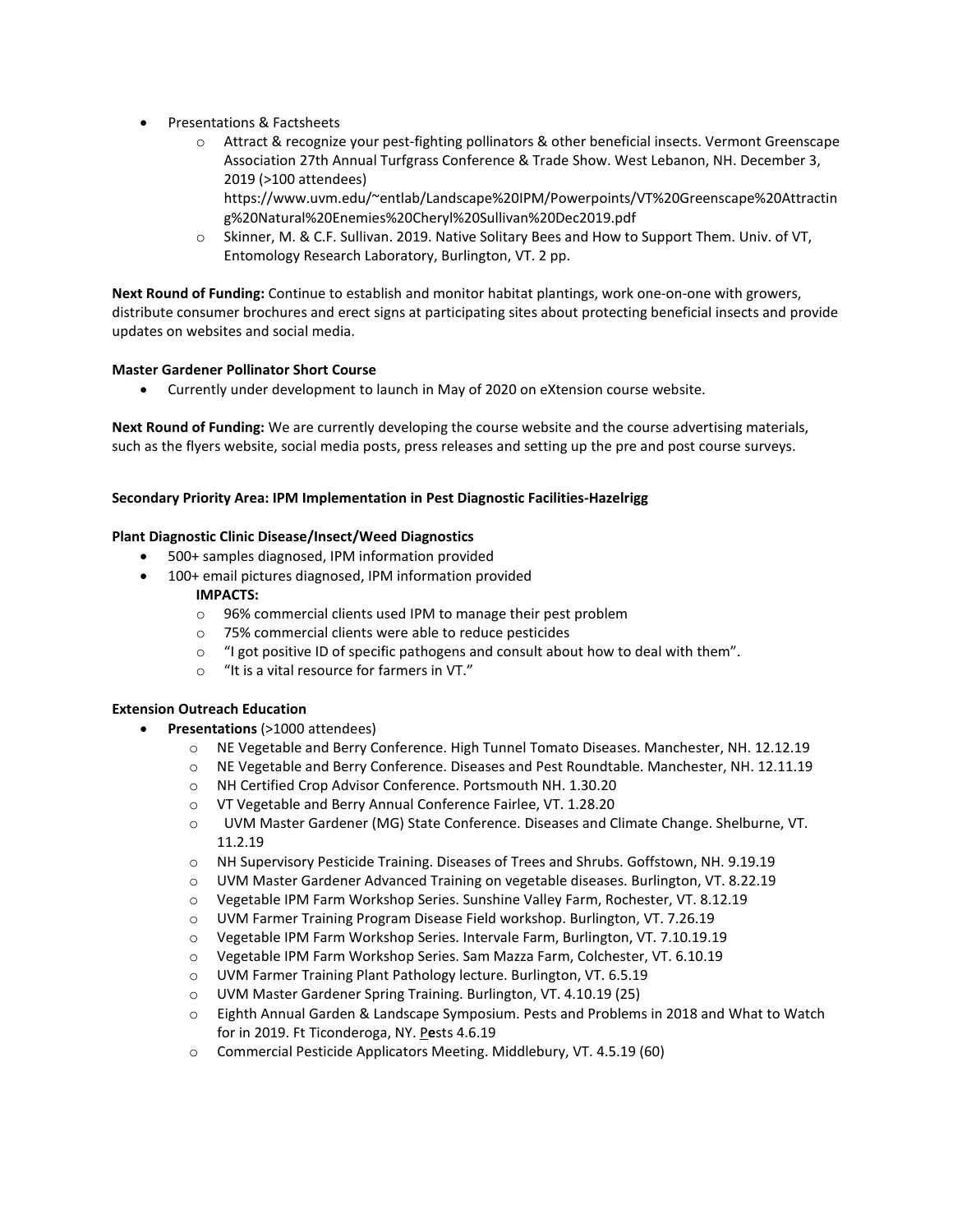- **Articles/Factsheets/Newsletters/Listserve/Guides:**
	- o Hazelrigg, A**.** and G. Maia. 2019. Brassica Diseases.
	- o Hazelrigg, A**.** and G. Maia. 2019. High Tunnel Tomato Diseases.
	- o New England Vegetable Management Guide annual updates<https://nevegetable.org/>
	- o New England Small Fruit Management Guide annual updates <https://ag.umass.edu/fruit/publications/new-england-small-fruit-management-guide>
- **Poster**: Hazelrigg, A**.** and G.S Maia. 2019. Weather and Climate Impacts on Plant Disease in Vermont in Summer 2018. National Plant Diagnostic Network Meeting, Indianapolis, IND. 4.15.19.
- **Television:** 7 programs on IPM/pests. Across the Fence.

### **Secondary Priority Area: IPM Education for Pesticide Applicators-Ann Hazelrigg and Sarah Kingsley Richards**

### **Pesticide Applicator Education**

- Presentations (attendees)
	- o 2020 Initial Certification Meeting, Burlington/White River Jct VT
		- Cancelled due to COVID-19
	- o 2020 Commercial Pesticide Applicator Meeting, Middlebury VT
		- Cancelled due to COVID-19
	- o 2019 Commercial Applicator Meeting
- 2 Pesticide Applicator Report newsletters: Fall 2019, Spring 2020 (1300 subscribers)
	- **IMPACTS:**
		- 198 quizzes submitted: Fall 2019 (each quiz worth 2 recert credits)
		- 108 quizzes submitted: Spring 2019
		- **203 quizzes submitted: Fall 2018-**
		- 296 quizzes submitted: Spring 2018
		- "We seem to have less exam 're-takers' because of the option to more easily accumulate recertification credits."
- On-line training (participants)
	- o Vermont Pesticide Safety Education: CORE Manual Review (no credit) (16)
		- **IMPACTS:**
			- 100% moderately/very prepared to take the exam (100% increase)
			- 100% moderately/very likely to apply and use pesticides more safely & adopt at least one new IPM practice
	- o Vermont Pesticide Safety Education: CORE Manual Review, Unit #1 (1 credit) (1)

### **IMPACTS:**

- **100% very comfortable with the manual information**
- **100% moderately likely to apply and use pesticides more safely & adopt at least one** new IPM practice
- "This was very helpful"
- o Vermont Pesticide Safety Education: CORE Manual Review, Unit #2 (1 credit) (2)

### **IMPACTS:**

- 100% moderately/very comfortable with the manual information
- 100% very likely to apply and use pesticides more safely & adopt at least one new IPM practice
- "Great course!"
- "I had fun!!"
- o Vermont Pesticide Safety Education: CORE Manual Review, Unit #3 (1 credit) (1)

- 100% moderately comfortable with the manual information
- **100% moderately/very likely to apply and use pesticides more safely & adopt at least** one new IPM practice
- "Calibration was a big help."